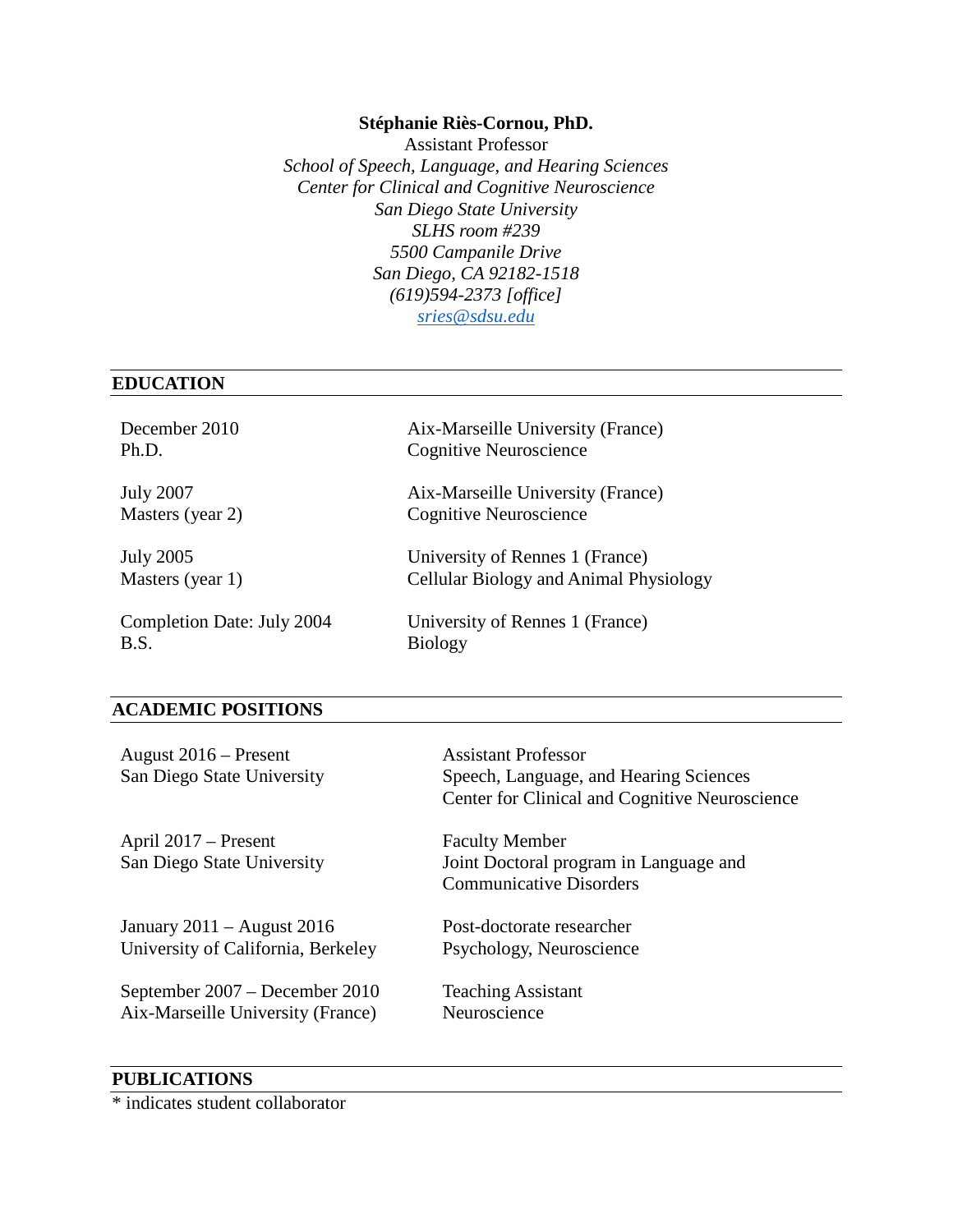### **Refereed Journal Articles**

- **1. Riès, S.**, Dhillon, R\*., Clarke, A., King-Stephens, D., Laxer, K. D., Weber, P. B., Kuperman, R. A., Auguste, K. I., Brunner, P., Schalk, G., Parvizi, J., Crone, N., Dronkers, N. F., and Knight, R. T. (2017). Spatiotemporal dynamics of word retrieval in speech production revealed by cortical high-frequency band activity. Proceedings of the National Academy of Sciences, 114 (23), E4530-E4538. Journal Ranking 2016: 4/64 in "Multidisciplinary"; Acceptance Rate: 14% in 2016; Impact Factor 2016: 9.661.
- **2.** Anders, R., **Riès, S.** (co first authorship), van Maanen L., Alario, F.-X. (2017). Lesions to the Left Lateral Prefrontal Cortex Impair Decision Threshold Adjustment for Lexical Selection. Cognitive Neuropsychology. doi: 10.1080/02643294.2017.1282447. Impact Factor 2016: 1.84.
- **3. Riès, S.**, Dronkers, N., and Knight, R.T. (2016). Choosing words: left hemisphere, right hemisphere, or both? Perspective on the lateralization of word retrieval. Annals of the New York Academy of Sciences, 1369, 111–131, doi: 10.1111/nyas.12993. Journal Ranking 2016: 8/64 (Multidisciplinary Sciences). Impact Factor: 4.706.
- **4.** Madec, S., Le Goff, K., **Riès, S.**, Legou, T., Rousselet, G., Courrieu, P., Alario, F.-X., Grainger, J., and Rey, A. (2016). The time-course of visuo-phonological interactions in letter perception. Cognitive, Affective, and Behavioral Neuroscience, 16(3), 406-14. PMID: 26742753. Impact Factor: 3.263.
- **5.** Piai, V., **Riès, S.,** & Swick, D. (2016). Lesions to lateral prefrontal cortex impair lexical interference control in word production. Frontiers in Human Neuroscience, 9:721. doi: 10.3389/fnhum.2015.00721. Impact Factor 2016: 3.209.
- **6.** Riès, S. (2015). Serial versus parallel neurobiological processes in language production: Comment on Munding, Dubarry, and Alario, 2015. Language, Cognition, and Neuroscience, 31(4), 476-479. doi:10.1080/23273798.2015.1117644. Impact Factor 2016: 1.852.
- **7.** Anders, R., **Riès, S.**, van Maanen L., Alario, F.-X. (2015). Evidence accumulation as a model for lexical selection. Cognitive Psychology, 82:57-73. doi: 10.1016/j.cogpsych.2015.07.002. Journal Rank: 3.380 (SCImago Journal Rank). Impact Factor 2016: 3.719.
- **8. Riès, S.**, Karzmark, C.\*, Navarrete, E., Dronkers, N., and Knight, R.T. (2015). Specifying the role of the left prefrontal cortex in word selection. Brain and Language, 149:135-47. doi: 10.1016/j.bandl.2015.07.007. Journal Rank: 2.035 (SCImago Journal Rank). Impact Factor 2016: 2.439.
- **9. Riès, S.**, Fraser, D., McMahon, K.L., and de Zubicaray, G.I. (2015). Early and late electrophysiological effects of distractor frequency in picture naming: Reconciling input and output accounts. Journal of Cogntive Neuroscience, 10, 1936-47. PMID: 26042502. Journal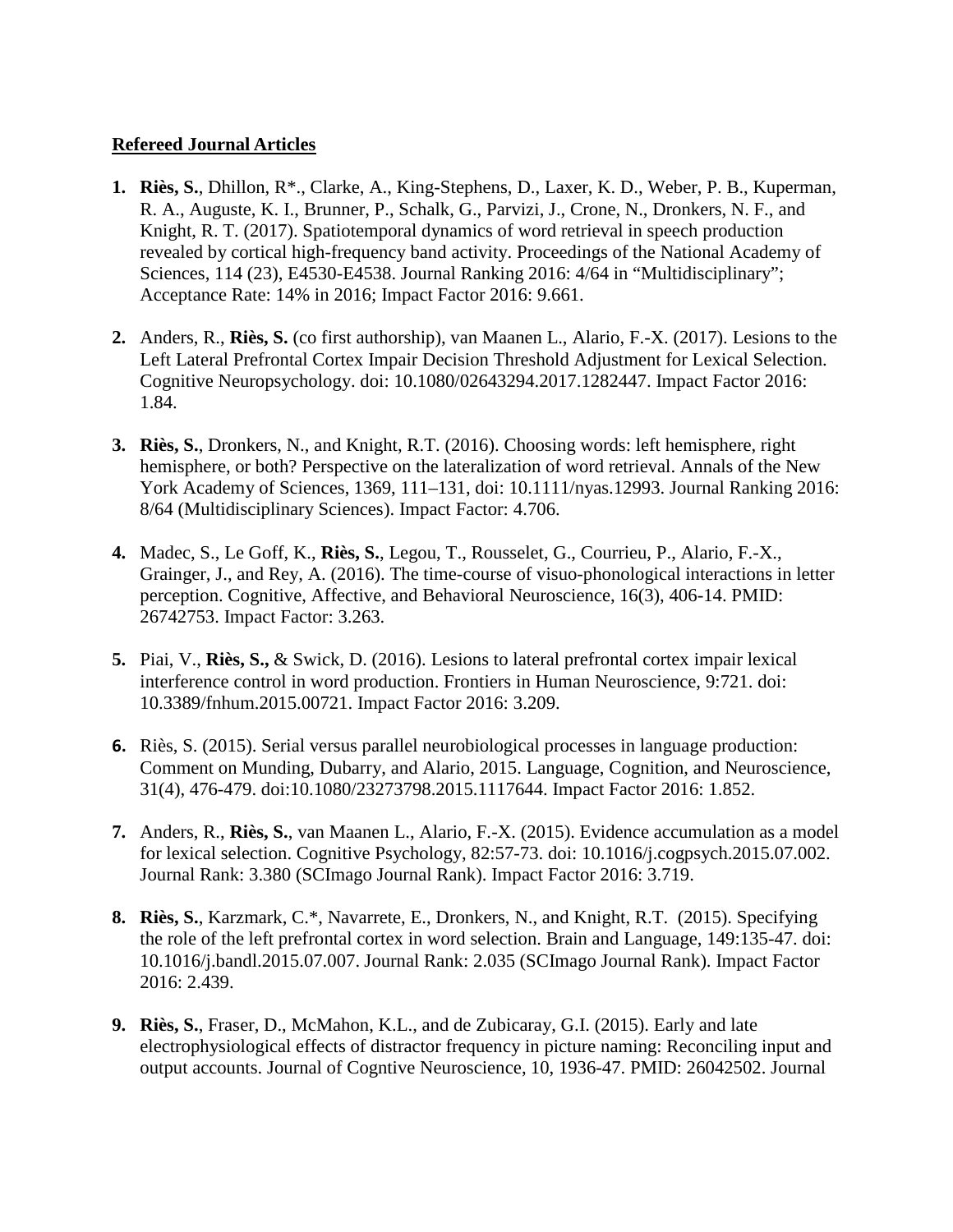Rank: #2 (Cognitive Science); #14 (Psychology) (2016 Google Scholar Metrics), Impact factor 2016: 3.108.

- **10.** Piai, V., **Riès, S.**, and Knight, R.T. (2015). The electrophysiology of language production: what could be improved. Frontiers in Psychology, 5:1560. doi: 10.3389/fpsyg.2014.01560. Journal ranking: 74th percentile of Journal Impact Factors (Multidisciplinary Psychology). Impact factor 2016: 2.323.
- **11.** Van der Linden, L.\*, **Riès, S.**, Legou, T., Burle, B., Malfait, N. and Alario, A. (2014). A comparison of two procedures for verbal response time fractionation. Frontiers in Psychology, section Language Sciences, 5: 1213. doi: 10.3389/fpsyg.2014.01213. Journal ranking: 74th percentile of Journal Impact Factors (Multidisciplinary Psychology). Impact factor 2016: 2.323.
- **12. Riès, S.**, Greenhouse I., Dronkers, N., Haaland, K., and Knight, R. T. (2014). Double dissociation of the roles of the left and right prefrontal cortices in anticipatory regulation of action. Neuropsychologia, 63C: 215-225. doi: 10.1016/j.neuropsychologia.2014.08.026. Journal Rank: 1.938 (SCImago Journal Rank). Impact Factor 2016: 3.197.
- **13.** Llorens, A., Trebuchon, A., **Riès, S.**, Alario, F.-X., and Liegeois-Chauvel, C. (2014). How familiarization and repetition modulate the picture naming network. Brain and Language, 133: 47-58. doi: 10.1016/j.bandl.2014.03.010. Journal Rank: 2.035 (SCImago Journal Rank). Impact Factor 2016: 2.439.
- **14. Riès, S.**, Xie, K.\*, Haaland, K., Dronkers, N., and Knight, R. T. (2013). Role of the lateral prefrontal cortex in speech monitoring. Frontiers in Human Neuroscience, 7:703. doi: 10.3389/fnhum.2013.00703. Journal ranking: 83rd percentile of Journal Impact Factors (Neuroscience). Impact Factor 2016: 3.209.
- **15.** Kaltwasser, K.\*, **Riès, S**., Sommer, W., Knight, R. T., Willems, R.M. (2013). Independence of valence and reward in emotional word processing: Electrophysiological evidence. Frontiers in Psychology, 4:168. doi: 10.3389/fpsyg.2013.00168. Journal ranking: 74th percentile of Journal Impact Factors (Multidisciplinary Psychology). Impact factor 2016: 2.323.
- **16. Riès, S.**, Janssen, N., Burle, B., and Alario, F.-X. (2013). Response-locked brain dynamics of word production. Plos One, 8(3): e58197. doi:10.1371/journal.pone.0058197. Impact Factor 2016: 2.806
- **17. Riès, S.**, Legou, T., Burle, B., Alario, A. and Malfait, N. (2012). Why does picture naming take longer than word reading? The contribution of articulatory processes. Psychonomics Bulletin and Review, DOI 10.3758/s13423-012-0287-x. doi: 10.3758/s13423-014-0668-4. Impact Factor 2016: 2.921.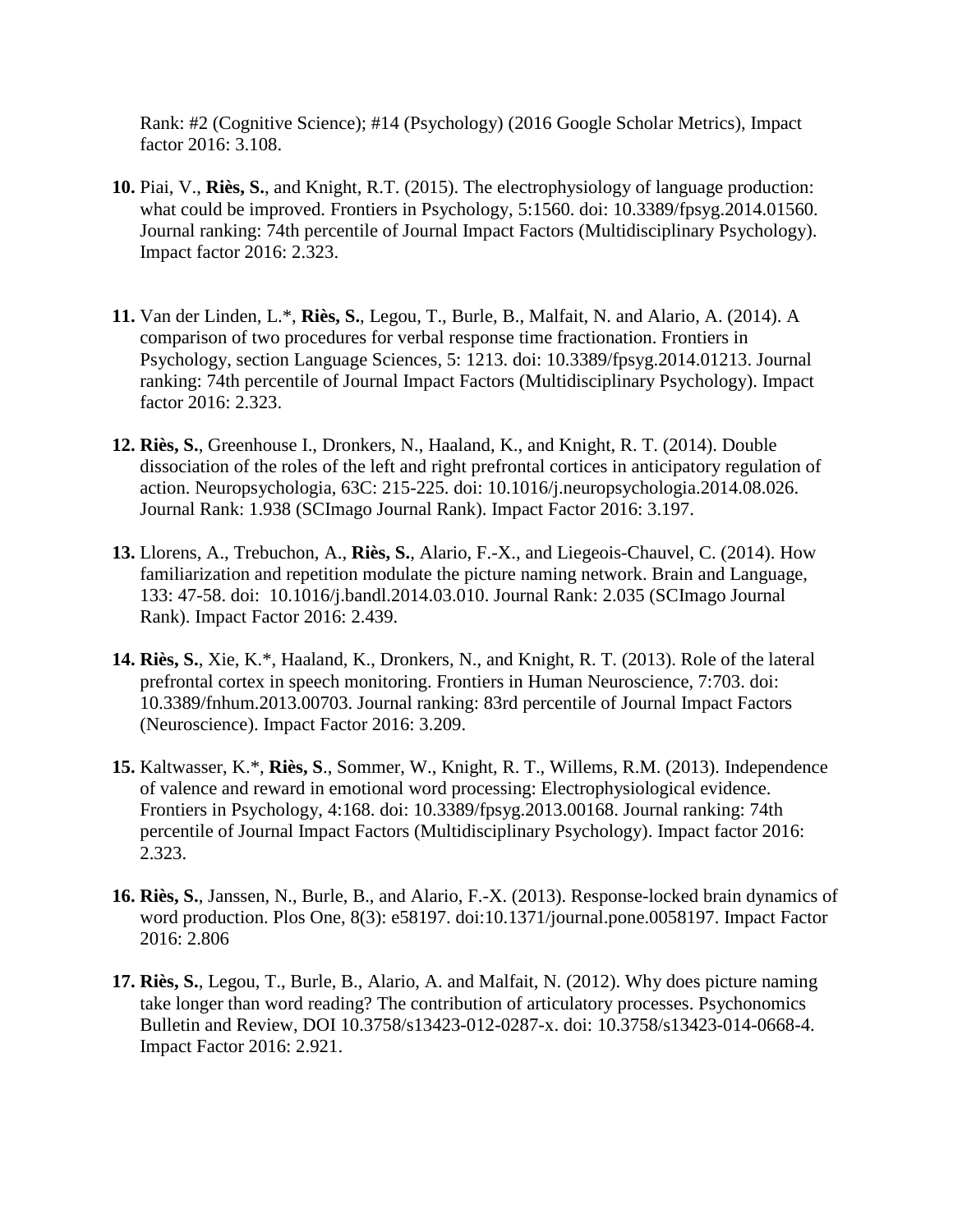- **18. Riès, S.**, Janssen, N., Dufau, S., Alario, F.-X., Burle, B. (2011). General purpose monitoring during speech production. Journal of Cognitive Neuroscience, 23, 6, 1419-1436. Journal Rank: #2 (Cognitive Science); #14 (Psychology) (2016 Google Scholar Metrics), Impact factor 2016: 3.108.
- **19.** De Vos, M., **Riès, S.**, Vanderperren, K., Vanrumste, B., Alario, F.-X., Van Huffel, S., and Burle, B. (2010). Removal of muscle artifacts from EEG recordings of spoken language production. Neuroinformatics, 8, 135-150. Journal Rank: 1.304 (SCImago Journal Rank). Impact factor: 3.200

# **Revise/Resubmit**

**1. Ries S.K**., Piai V., Perry D., Griffin S., Jordan, K., Henry, R., Knight R.T., Berger M. (resubmitted after revision). Roles of ventral versus dorsal pathways in language production: an awake language mapping study. Submitted on 01/24/2018 to Brain and Language, Revise/resubmit response received on 6/22/2018, Resubmitted on 8/3/2018, Final decision pending. Journal Rank: 2.035 (SCImago Journal Rank). Impact Factor 2016: 2.439.

### **In preparation**

- 1. **Riès, S.**, Parker, K., Dronkers, N., and Turken, A. (in preparation). White matter pathways critical for language are also critical for resolving proactive interference in working memory.
- 2. Mendoza, M.\*, Blumenfeld, H., Knight, R.T., and **Ries, S.K.** (in preparation). Investigating the link between linguistic and non-linguistic cognitive control in bilinguals.

# **Book Chapters**

- 1. **Riès, S.,** Alario, F.-X., and Burle, B. (2009). Electro- et Magnéto-encéphalographie de la parole [Electro- and Magneto-encephalography of speech]. In Marchal, A. and Cavé, C. (Eds.), Imagerie médicale pour l'étude de la parole [Medical Imaging for the Study of Speech]. Paris: Hermès Sciences Editions.
- 2. Ayora, P. and **Riès, S.** (2011). Comment fait-on pour aligner les mots et les faire rimer? [How do we align words and make them rhyme?]. In Alario A., Toutes les questions que vous vous posez sur votre cerveau [All the questions you ask yourself about your brain]. Paris: Odile Jacob Editions.

#### **PRESENTATIONS**

\* indicates student collaborator

### **Invited Talks** (selected)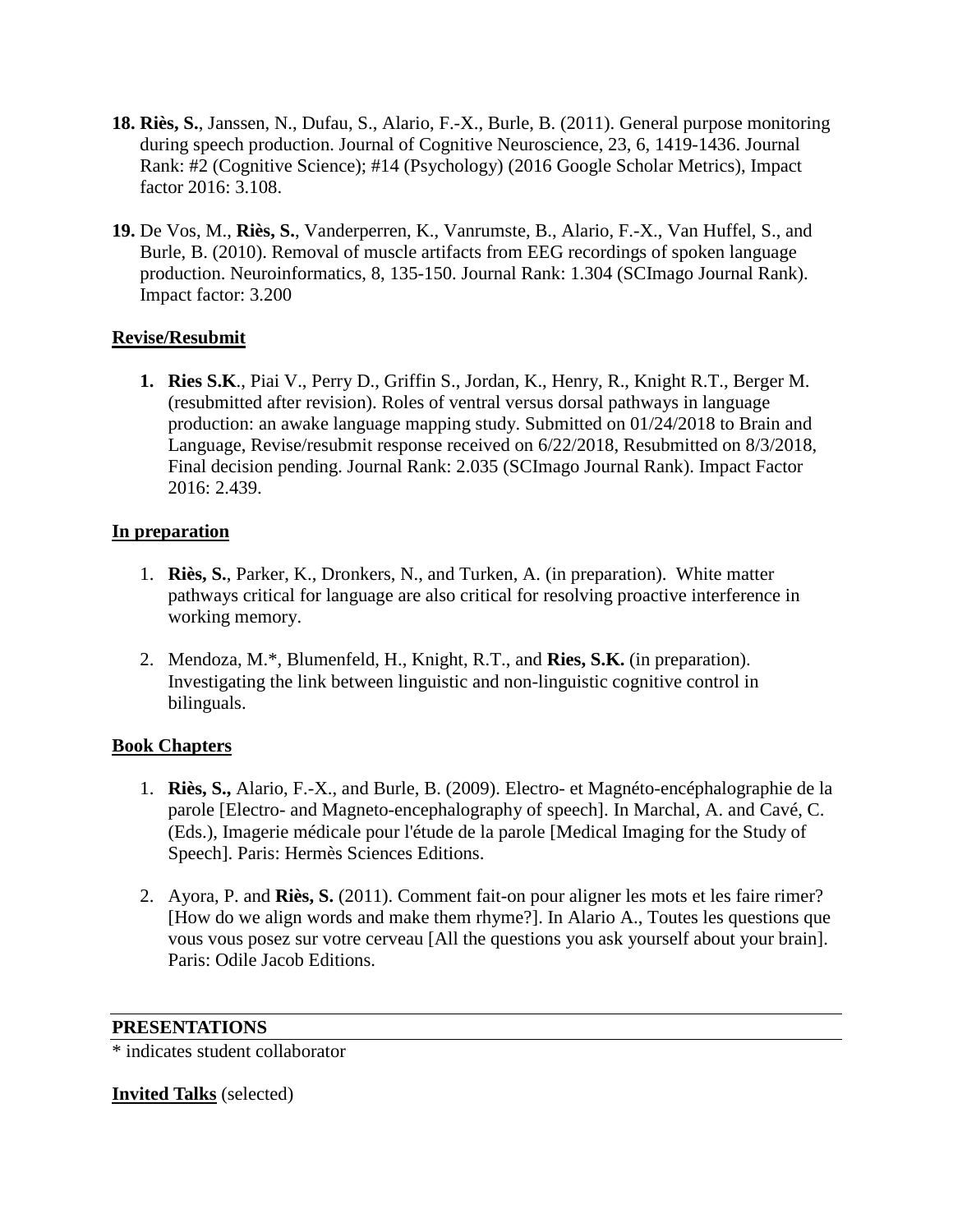- 1. **Ries, S.** (2018) What can we learn about word retrieval in speech production from intracranial electroencephalography? Talk given at the "Progress in Decoding Speech Processes Using Intracranial Signals" workshop at the Brain-Computer Interface meeting, May 21-25 2018, Pacific Grove, California.
- 2. **Ries, S.** (2017) Dynamics of language production as revealed by electrophysiology. Talk given at the UC Santa Barbara – UC Merced Dynamics of Language Workshop.
- 3. **Ries, S.** (2015) A dynamic cortical network supporting word selection in language production. Talk given at Aix-Marseille University, France, September 11<sup>th</sup> 2015.
- 4. **Ries, S.** (2015) A dynamic cortical network supporting word selection in language production. Talk given at Grenoble University, France, September  $10<sup>th</sup> 2015$ .
- 5. **Ries, S.** (2015) Spatio-temporal dynamics of word retrieval in speech production: Insights from electrocorticography. Talk given at Rice University, Houston, Texas, June  $1<sup>st</sup> 2015.$
- 6. **Ries, S.** (2014) Untangling frontal control mechanisms in language production: Insights from neuropsychological and electrophysiological studies. Talk given on Sep  $5<sup>th</sup> 2014$ , Bangor University, United Kingdom.
- 7. **Riès, S.**, Legou, T., Malfait, N., Burle, B., and Alario, F.-X. (2010) Why is Naming Longer than Reading? Contribution of Articulatory Processes. [Pourquoi dénommer des dessins prend plus de temps que de lire des mots? Contribution des processus articulatoires.] Invited presentation at the 52nd Congress of the French Society for Psychology, Lille, France. 09/7-9/2010.

### **Refereed Proceedings**

- **1. Ries S.**, Piai V., Perry D., Griffin S., Jordan, K., Knight R., Berger M. (2017). Dissociating the roles of ventral versus dorsal pathways in language production: an awake language mapping study. Abstract published in Frontiers in Human Neuroscience. Conference Abstract: Academy of Aphasia 55th Annual Meeting, Baltimore, MD, November 5-7 2017. doi: 10.3389/conf.fnhum.2017.223.00076
- **2. Ries, S**., Dhillon, R.\*, Clarke, A., King-Stephens, D., Laxer, K. D., Weber, P. B., Kuperman, R. A., Auguste, K. I., Brunner, P., Schalk, G., Lin, J., Parvizi, J., Crone, N., Dronkers, N. F., and Knight, R. T. (2015). Spatio-temporal dynamics of the lexical selection network in speech production: Insights from electrocorticography. Talk given at the annual meeting of the Academy of Aphasia, October 18-20, Tucson, Arizona. Abstract published in Frontiers in Psychology, doi: 10.3389/conf.fpsyg.2015.65.00039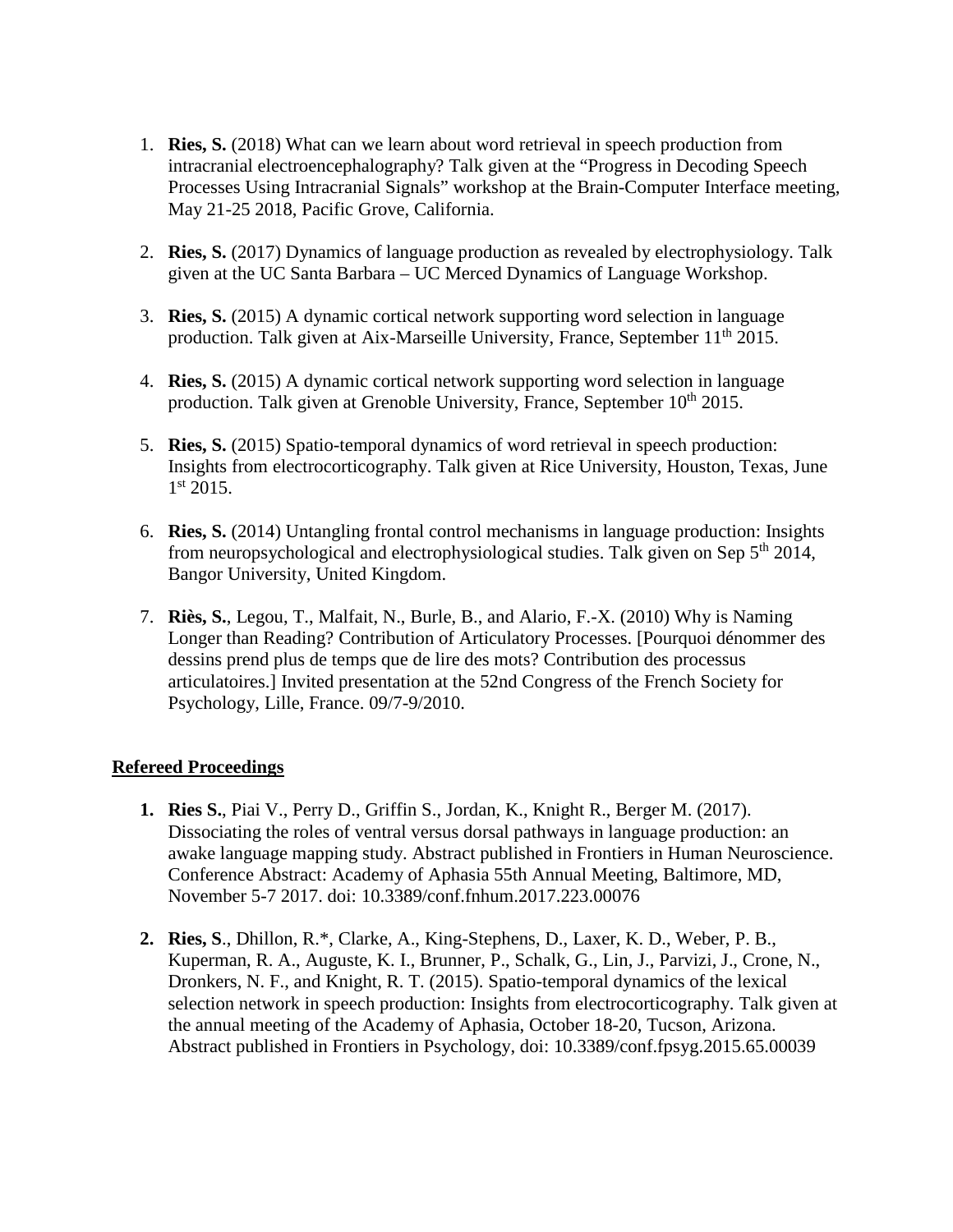- **3. Riès, S.**, Schendel, K., Dronkers, N. F., Turken, A. U. (2014). White matter pathways critical for language are also critical for resolving proactive interference in working memory. Poster presented at the annual meeting of the Academy of Aphasia, Miami, Florida, USA, 10/5-7/2014. Abstract published in Frontiers in Psychology, doi: 10.3389/conf.fpsyg.2014.64.00088
- **4. Ries, S.**, Fischer-Baum, S. (2013) Cross-domain approaches to the language puzzle. 51st Annual Meeting of the Academy of Aphasia, Lucerne, Switzerland, 10/20-22/2013. Procedia - Social and Behavioral Sciences, 94, 211.
- **5. Ries, S.** (2013) Brain dynamics of cognitive control processes in language production: Insights from electrophysiological and neuropsychological studies. 51st Annual Meeting of the Academy of Aphasia, Lucerne, Switzerland, 10/20-22/2013. Procedia - Social and Behavioral Sciences, 94, 212-213.
- **6. Riès, S.**, Dronkers, N.F., Knight, R.T. (2012) Left Fronto-Posterior interactions underlie lexical selection in speech production: Neuropsychological and EEG evidence. 50th Annual Meeting of the Academy of Aphasia, San Francisco, California, 10/28-30/2012. Procedia - Social and Behavioral Sciences, 61, 47-49.
- **7.** Burle, B., Roger, R., **Ries, S.**, Alario, F.-X., Vidal, F., Hasbroucq, T. (2009) Beyond errors! Convering evidence for a general performance monitoring system. 49th Annual Meeting of the Society-for-Psychophysiological-Research, Berlin, Germany, 10/21- 24/2009. Abstract published in Psychophysiology, 46, S16-S16.
- **8. Riès, S.**, Janssen, N., Dufau, S., Alario, F.-X., Burle, B. (2009) Characterization of electroencephalographic (EEG) components elicited by overt speech production in the picture naming task: a Laplacian ERP study. 49th Annual Meeting of the Society-for-Psychophysiological-Research, Berlin, Germany, 10/21-24/2009. Abstract published in Psychophysiology, 46, S30-S30.

#### **Non-refereed Proceedings**

- **1. Ries, S.**, Nadalet, L.\*, Mickelsen, S.\*, Mott, M.\*, Midgley, K.J., Holcomb, P.J., Emmorey, K. (2018). Language output monitoring in sign production: an electroencephalographic study. Annual meeting of the Neurobiology of Language, August 16-18 2018, Quebec City, Canada.
- **2.** Pinet, S., Nozari, N., Knight, R.T., **Ries, S.** (2018). Overcoming the challenges of electrophysiology recordings during multi-word speech production. Annual meeting of the Neurobiology of Language, August 16-18 2018, Quebec City, Canada.
- **3.** Mickelsen, S.\*, Nadalet, L.\*, Mott, M.\*, Midgley, K.J., Holcomb, P.J., Emmorey, K., **Ries, S.** (2018). Language output monitoring in sign production: an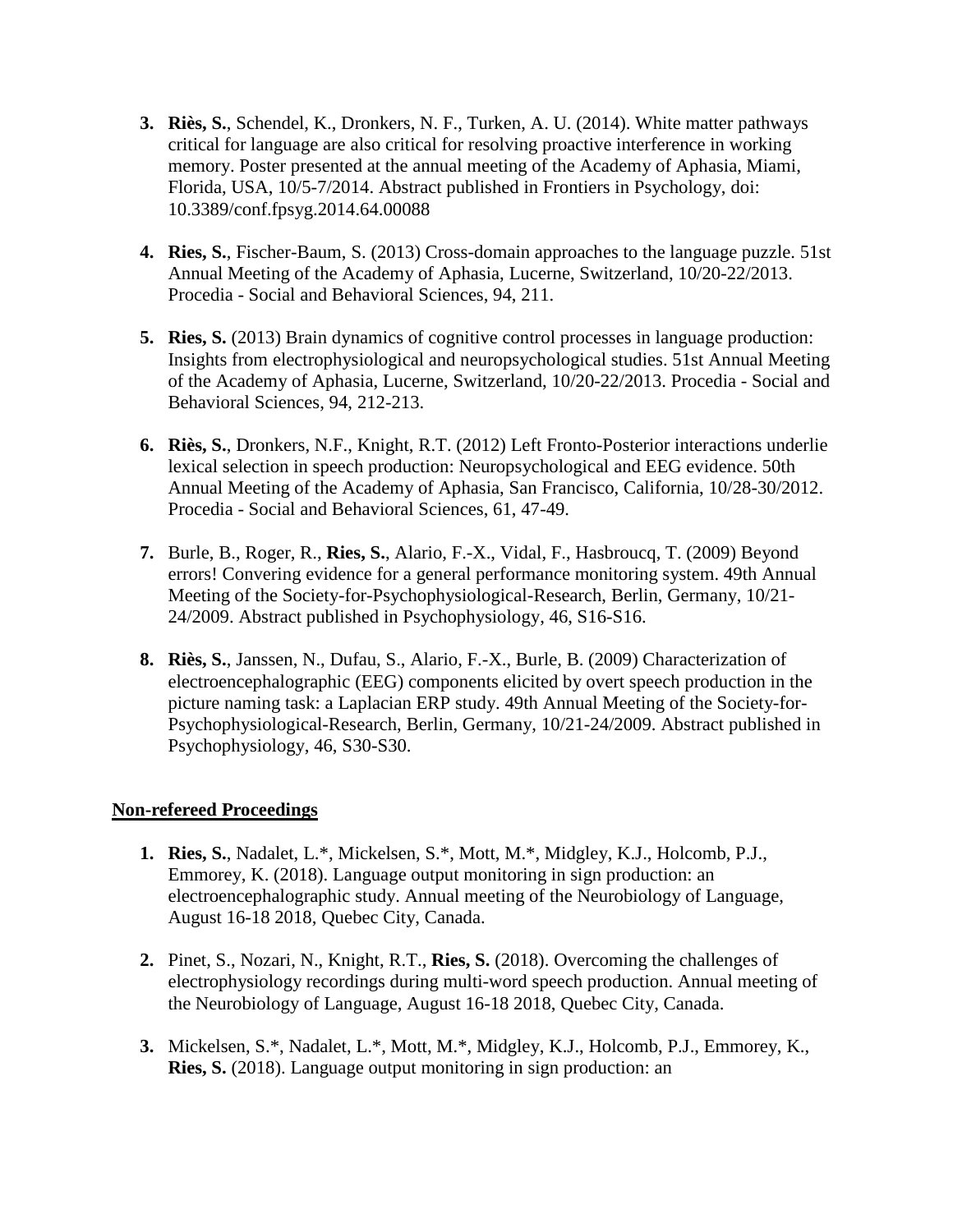electroencephalographic study. Annual meeting of the Cognitive Neuroscience Society, March 24-27 2018. Boston, MA, USA.

- **4. Ries, S.,** Cavalea, A.\*, Tengberg, C.\*, Haaland, K.Y., Knight, R.T., Dronkers, N.F. (2018). Left temporal lesions and inner speech monitoring in language production: an electroencephalography and neuropsychological study. Annual meeting of the Cognitive Neuroscience Society, March 24-27 2018. Boston, MA, USA.
- **5. Ries S.**, Piai V., Perry D., Griffin S., Jordan, K., Knight R., Berger M. (2017). Dissociating the roles of ventral versus dorsal pathways in language production: an awake language mapping study. Annual meetings of the Academy of Aphasia and of the Society for the Neurobiology of Language, November 5-11 2017, Baltimore, USA.
- **6. Ries, S.**, Mendoza, M.\*, Knight, R. T. (2017). Investigating the link between linguistic and non-linguistic cognitive control in bilinguals. International Conference for Cognitive Neuroscience, August 5-8 2017, Amsterdam, The Netherlands.
- **7.** Mendoza, M.\*, **Ries, S.** (2017). Investigating the link between linguistic and nonlinguistic cognitive control in bilinguals. International Symposium on Bilingualism, June 11-15 2017, Limrick, Ireland.
- **8. Riès, S.**\*, Anders, R.\*, van Maanen L., Alario, F.-X. (2016). Lesions to the Left Lateral Prefrontal Cortex Impair Decision Threshold Adjustment for Lexical Selection. 9th international workshop on language production, San Diego, 07/25-27/2016. \* co-first authorship
- **9. Ries, S.**, King-Stephens, D., Laxer, K. D., Weber, P. B., Kuperman, R. A., Auguste, K. I., Brunner, P., Schalk, G., Parvizi, J., Crone, N., Dronkers, N. F., and Knight, R. T. (2015). Distinct temporal and prefrontal contributions to word retrieval in picture naming? Poster presented at the annual meeting of the Society for the Neurobiology of Language, Chicago, Illinois, USA, 10/15-17/2015.
- **10. Ries, S.**, Dhillon, R.\*, Clarke, A., King-Stephens, D., Laxer, K. D., Weber, P. B., Kuperman, R. A., Auguste, K. I., Brunner, P., Schalk, G., Lin, J., Parvizi, J., Crone, N., Dronkers, N. F., and Knight, R. T. (2015). Spatio-temporal dynamics of the lexical selection network in speech production: Insights from electrocorticography. Talk given at the European Society for Cognitive Psychology, September 17-20, Paphos, Cyprus.
- **11. Ries, S.**, Dhillon, R.\*, Clarke, A., King-Stephens, D., Laxer, K. D., Weber, P. B., Kuperman, R. A., Auguste, K. I., Brunner, P., Schalk, G., Parvizi, J., Crone, N., Dronkers, N. F., and Knight, R. T. (2015). Spatio-temporal dynamics of the lexical selection network in speech production: Insights from electrocorticography. Poster and talk (in data blitz session) presented at the Cognitive Neuroscience Society, March 28-31 2015, San Francisco.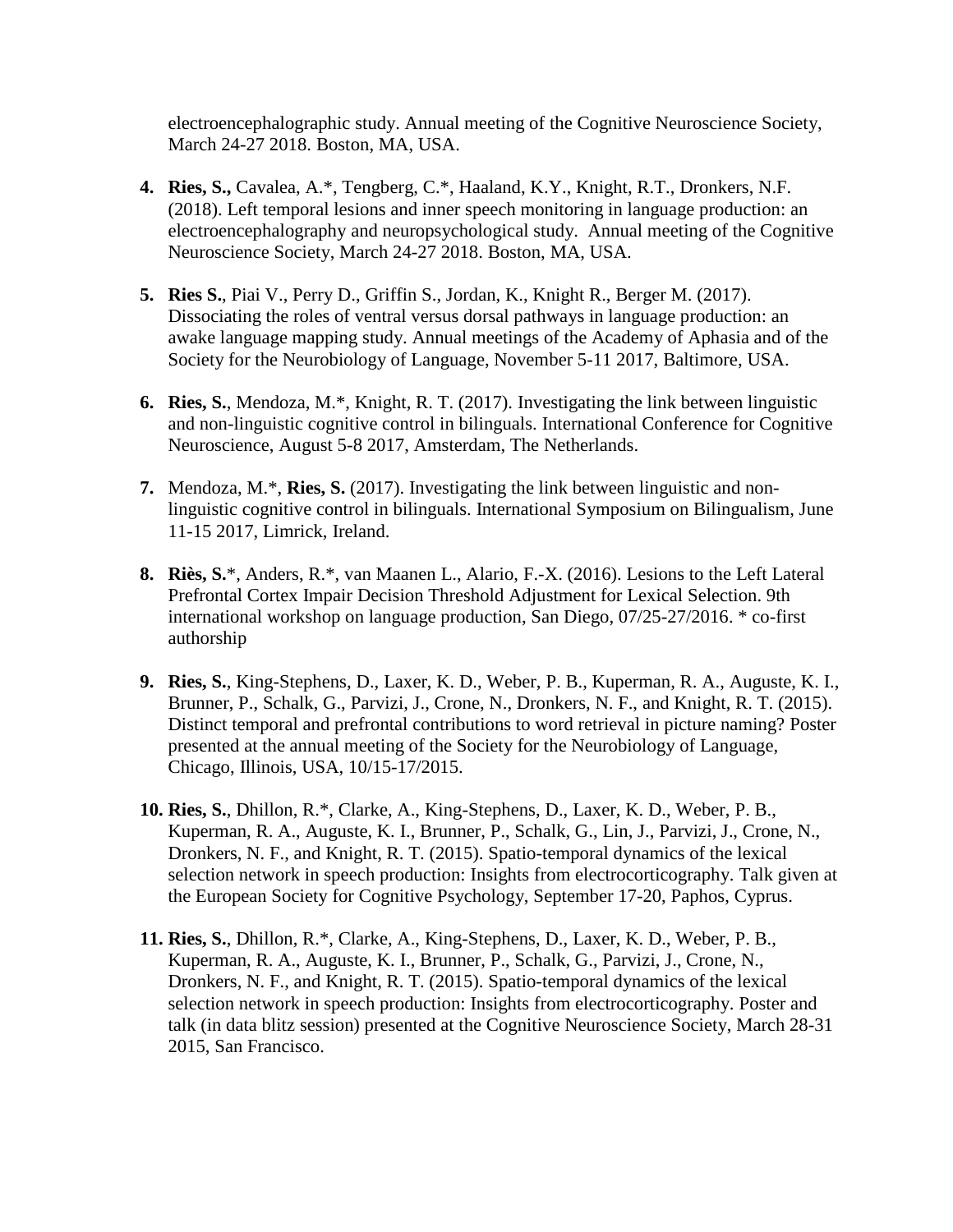- **12. Riès, S.**, Dhillon, R.\*, King-Stephens, D., Laxer, K.D., Weber, P.B., Kuperman, R.A., Auguste, K.I., Parvizi, J., Dronkers, N.F., and Knight, R.T. (2014). Spatio-temporal dynamics of the lexical selection network in speech production: Insights from electrocorticography. Poster presented the annual meeting of the Society for the Neurobiology of Language in Amsterdam, the Netherlands, 08/27-29/2014.
- **13. Riès, S.**, de Zubicaray, G.I., Fraser, D., and McMahon, K.L. (2014). An electrophysiological investigation of the distractor frequency effect in picture-word interference. Poster presented at the annual meeting of the Society for the Neurobiology of Language in Amsterdam, the Netherlands, 08/27-29/2014.
- **14. Riès, S.**, Greenhouse I., Dronkers, N., Haaland, K. and Knight, R. T. (2014). Double dissociation of the roles of the left and right prefrontal cortices in anticipatory regulation of action. Poster presented at the International Cognitive Neuroscience Conference (ICON) in Brisbane, Australia, 07/27-31/2014.
- **15. Riès, S**., Xie, K.\*, Haaland, K., Dronkers, N. and Knight, R. T. (2013). Distinct networks are involved in speech versus non-speech monitoring. Poster presented at the annual meeting of the Society for the Neuroscience, San Diego, California, 11/9-13/2013. Presentation 848.05/BBB8.
- **16. Riès, S.**, Xie, K.\*, Haaland, K., Dronkers, N. and Knight, R. T. (2013). Distinct networks involved in speech versus non-speech monitoring. Poster presented at the annual meeting of the Society for the Neurobiology of Language, San Diego, California, 11/6-8/2013.
- **17. Riès, S.**, Dronkers, N.F., Knight, R.T. (2012) Left Fronto-Posterior interactions underlie lexical selection in speech production: Neuropsychological and EEG evidence. Annual Meeting of the Society for Neuroscience, New Orleans, Louisiana, 10/13-17/2012. Presentation 595.12.
- **18.** Llorens, A., Trebuchon, A., **Riès, S.**, Alario, F.-X., Liegeois-Chauvel, C. (2012) Spatiotemporal dynamics of picture naming: Elusive semantic effects but clear protocol modulations. 7th international workshop on language production, New York City, 07/18- 20/2012.
- **19.** Kaltwasser, L.\*, **Riès, S.**, Sommer, W., Knight, R. & Willems, R. (2012) Independence of valence and reward in emotional word processing. 1st Conference of the European Society for Cognitive and Affective Neuroscience, Marseille, France, 05/09-12/2012.
- **20. Riès, S.**, Janssen, N., Alario, F.-X. and Burle, B. (2012) About to speak...: Spatiotemporal brain dynamics of word production. 1st Conference of the European Society for Cognitive and Affective Neuroscience, Marseille, France, 05/09-12/2012.
- **21.** Llorens, A., Trebuchon, A., **Riès, S.**, Alario, F.-X., Liegeois-Chauvel, C. (2011) Spatiotemporal dynamics of picture naming: Elusive semantic effects but clear task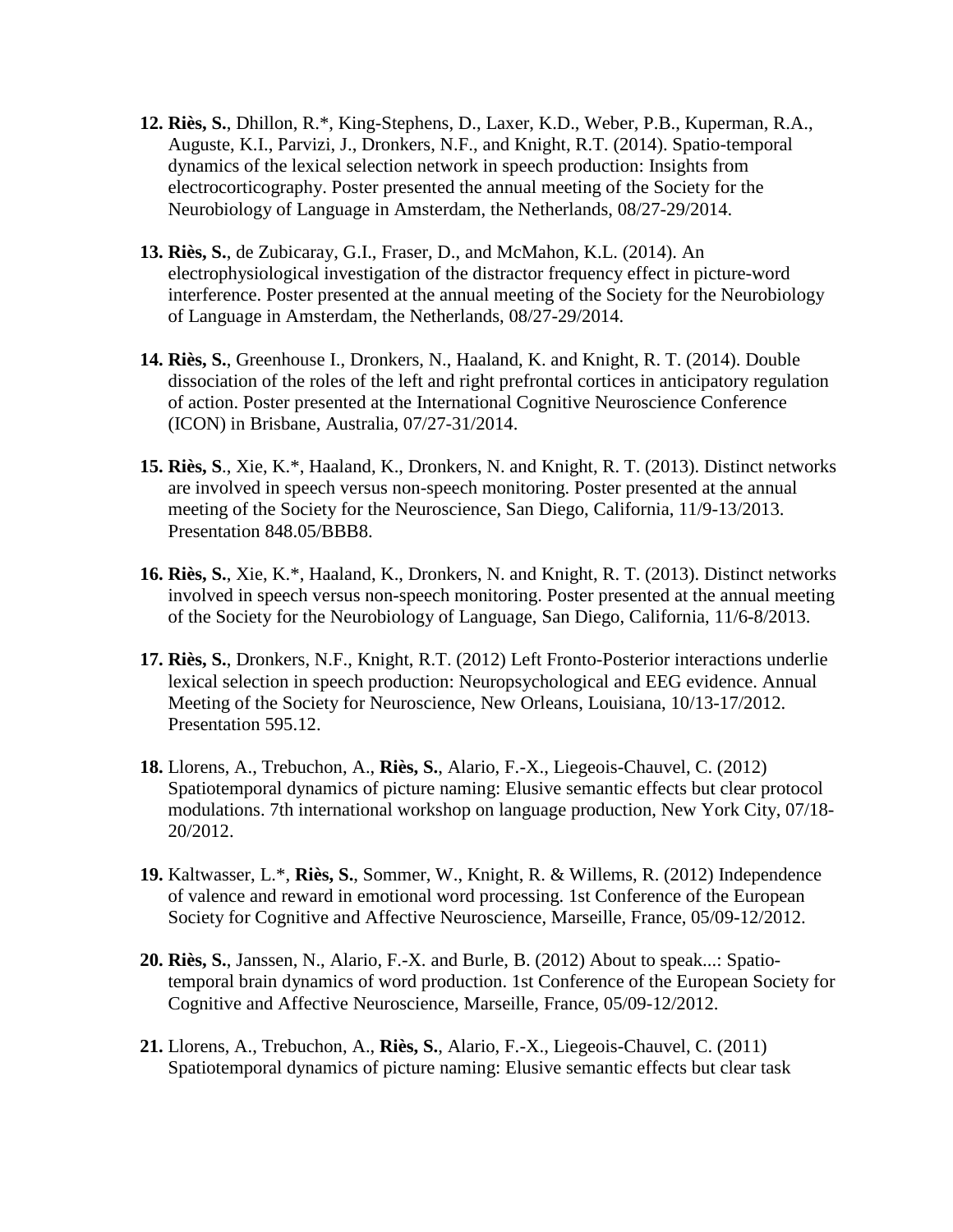modulations during word production. 3rd annual neurobiology of language conference, Annapolis, 11/10-11/2011.

- **22. Riès, S.**, Burle, B., and Alario, F.-X. (2011) Electrophysiology of speaking: Spatiotemporal dynamics of word selection. Cognitive Neuroscience Society Annual Meeting, San Francisco, 04/2-5/2011.
- **23. Riès, S.**, Burle, B., and Alario, F.-X. (2010) Electrophysiology of speaking: Exploring the spatio-temporal dynamics of word selection. 2nd annual neurobiology of language conference, San Diego, 11/11-12/2010.
- **24. Riès, S.**, Burle, B., and Alario, F.-X. (2010) Spatio-temporal dynamics of contextual semantic interference in picture naming. 6th International workshop in language production, Edinburgh, 09/2-4/2010.
- **25. Riès, S.**, Janssen, N., Dufau, S., Alario, F.-X. and Burle, B. (2009) An electroencephalographic study of speech monitoring. Talk given at the European Society for Cognitive Psychology Conference (ESCoP) 2009. Krakow, Poland. 09/2-5/2009.
- **26. Riès, S.**, Janssen, N., Dufau, S., Alario, F.-X. and Burle, B. (2009) Speech monitoring vs. monitoring of speech: Electroencephalographic evidence for an aspecific monitoring process. Association for Psychological Science (APS) annual convention. San Francisco, USA. May, 22-25, 2009.
- **27. Riès, S.**, Janssen, N., Dufau, S., Alario, F.-X. and Burle, B. (2008) Characterization of electroencephalographic (EEG) components elicited by overt speech production in the picture naming task. 5th International Workshop on Language Production. Annapolis, Maryland, USA. July, 28-30, 2008.

#### **AWARDS**

#### **Scholarly Awards**

- 1. Fellow of the American Speech-Language-Hearing Sciences Lessons for Success program in April 2018.
- 2. Fellow of the GREW (Grants and Research Enterprise Writing) Fellowship at SDSU in June 2017.
- 3. Master's degree merit award: Scholarship provided by the Region P.A.C.A. (Provence Alpes Côtes d'Azur). Sep. 2006 to June 2007.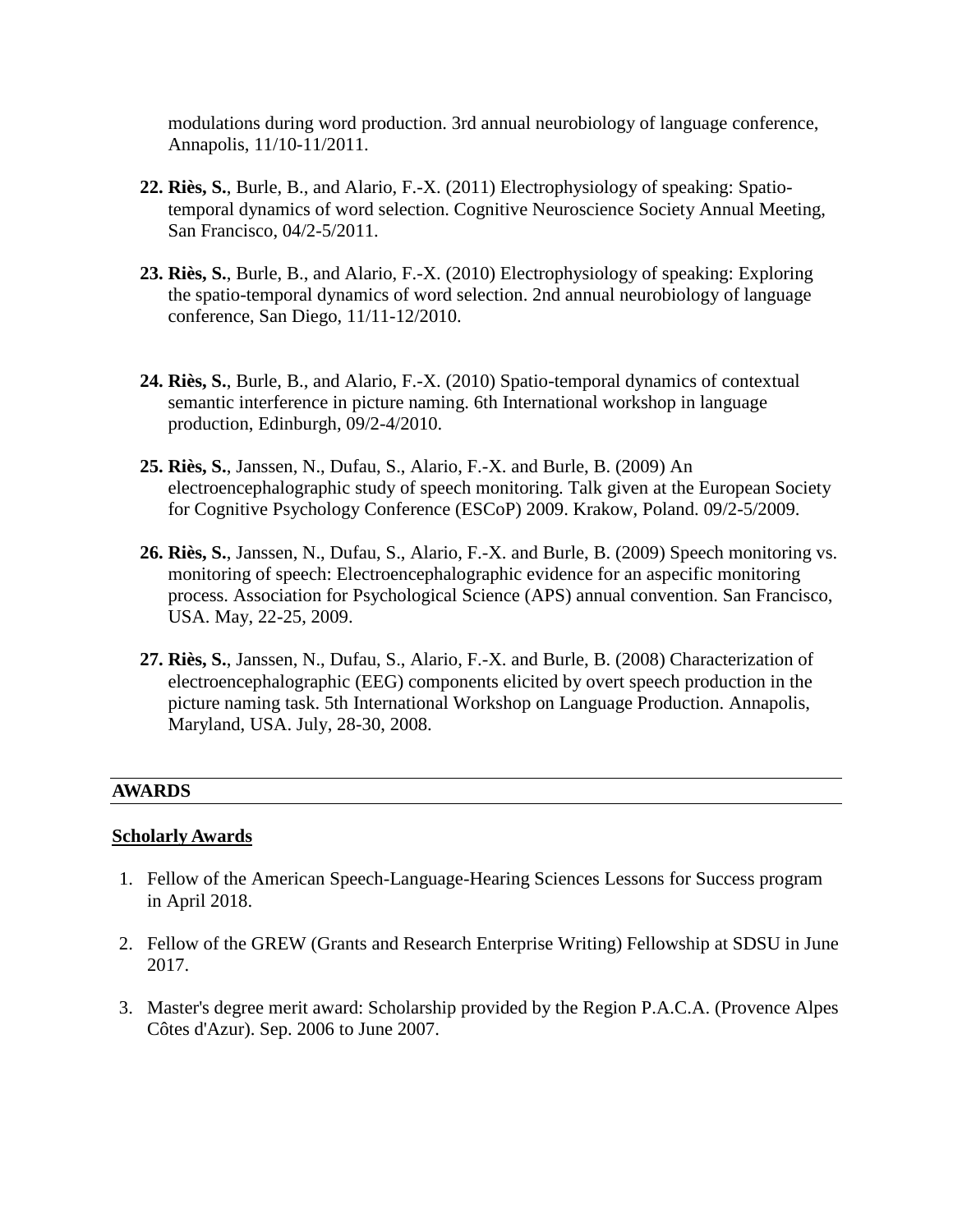4. Scholarship awarded by the Cognitive Science Society and European Cognitive Science society to attend to the 16th International Summer School in Cognitive Sciences, Sofia, Bulgaria. July 6-23/2009.

## **Funded Research Grants**

- 1. New Century Scholars Research Grant awarded in Fall 2018 by the American Speech-Language-Hearing Foundation. Ries, S. (PI). Word retrieval in Spanish-English bilinguals after stroke. Award period: January 2019- December 2020. Total direct costs: \$25,000.
- 2. Center for Clinical and Cognitive Neuroscience award from the Collaborative Pilot Grant Program in collaboration with Dr. Karen Emmorey. Project title: Neurophysiological correlates of language monitoring in spoken versus sign-language production. Award period: August 2017 to June 2018. Amount: \$8,500.00
- 3. SDSU Summer Undergraduate Research Program award. Project title: Brain pathways supporting speech monitoring in stroke-induced aphasia: a project using diffusionweighted magnetic resonance imaging (MRI). Award period: May to August 2018. Amount: \$3,000.00
- 4. SDSU Summer Undergraduate Research Program award. Project title: Brain mechanism underlying error awareness in stroke-induced aphasia. Award period: May to August 2017. Amount: \$3,000.00
- 5. SDSU University Grants Program (UGP) award. Project title: Brain dynamics of compensatory mechanisms for word retrieval after left prefrontal damage. Grant period: 2/2017 to 6/2018. Amount: \$10,000.00
- 6. Grant from the France-Berkeley Fund to support a starting collaboration between the Knight Cognitive Neuroscience Laboratory and the Speech in Noise team of the Laboratory on Language, Brain and Cognition (L2C2) in Lyon, France. Amount: \$9,000.00

### **Funded Training Grants**

- 1. Ruth L. Kirschstein National Research Service Award (NRSA) from the National Institute on Deafness and Other Communication Disorders of the National Institutes of Health under Award Number F32DC013245. Project title: Brain dynamics of lexical selection in speech production. Grant period: 07/01/2013 until 08/18/2016. Total direct costs: \$165,246.00
- 2. Post-doctoral grant from the Fyssen foundation: Spatio-temporal brain dynamics of lexical selection in speech production. Grant period: 01/23/2011 until 01/24/2013. Total direct costs: \$50,000.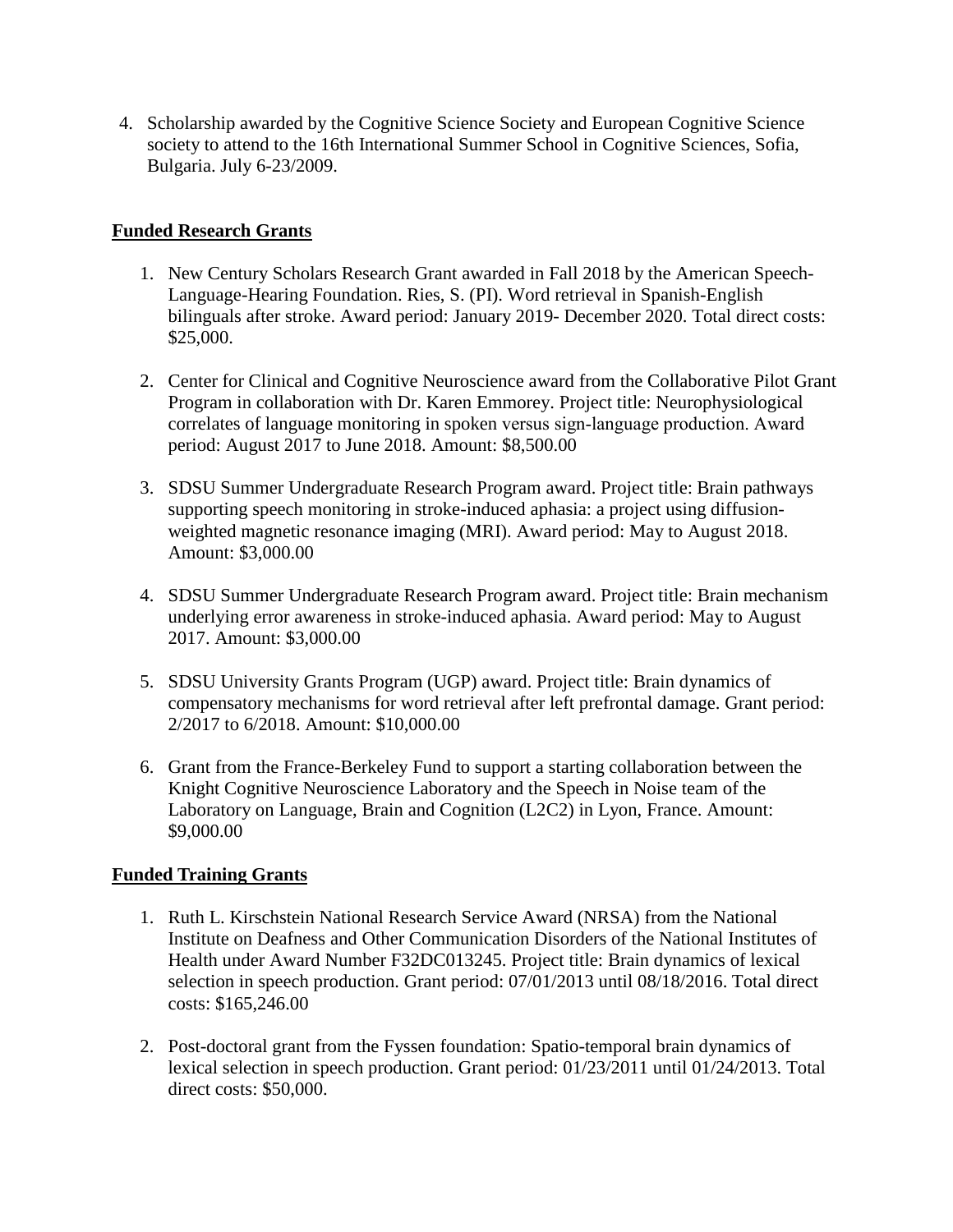3. Ph.D grant from the French Ministry of Research (MENRT). Doctoral dissertation research: Brain Dynamics of Cognitive Control in Speech Production: a focus on lexical selection and monitoring. Grant period: 09/01/2007 until 09/30/2010. Total costs: \$72,000.

### **Grants under review:**

1. Early career research award grant to the NIDCD (in revision). Ries, S. (PI). Brain dynamics of compensatory mechanisms for word retrieval in speech production after left hemisphere stroke. Total direct and indirect costs: \$451,500.00

### **SERVICE**

#### **Service for the Department**

| 2017-present:                     | Organization of the Rising Stars Lecture Series for SLHS                                           |  |
|-----------------------------------|----------------------------------------------------------------------------------------------------|--|
| 2016-present:                     | <b>SLHS</b> Special Events Committee                                                               |  |
| 2016-present:                     | <b>SLHS</b> Social Media/Outreach Liaison                                                          |  |
| 2017-2018:                        | <b>SLHS Research Gatherings Initiator and Organizer</b>                                            |  |
| <b>Service for the University</b> |                                                                                                    |  |
| March 2017:                       | Judge for the SDSU Student Research Symposium                                                      |  |
| <b>Service for the Community:</b> |                                                                                                    |  |
| June 2018:                        | Organization of the 1 <sup>st</sup> San Diego intracranial EEG workshop at UCSD<br>Medical center. |  |
| <b>Service to the Profession:</b> |                                                                                                    |  |
| <b>Ad-hoc reviewer:</b>           |                                                                                                    |  |
| 2011- Present:                    | Scientific reviewer for:<br>Journal of Neuroscience<br>Cognition<br>٠                              |  |
|                                   | NeuroImage                                                                                         |  |
|                                   | Cerebral Cortex                                                                                    |  |

- Neuropsychologia
- Brain and Language
- Plos One
- Quarterly Journal of Experimental Psychology
- Journal of Memory and Language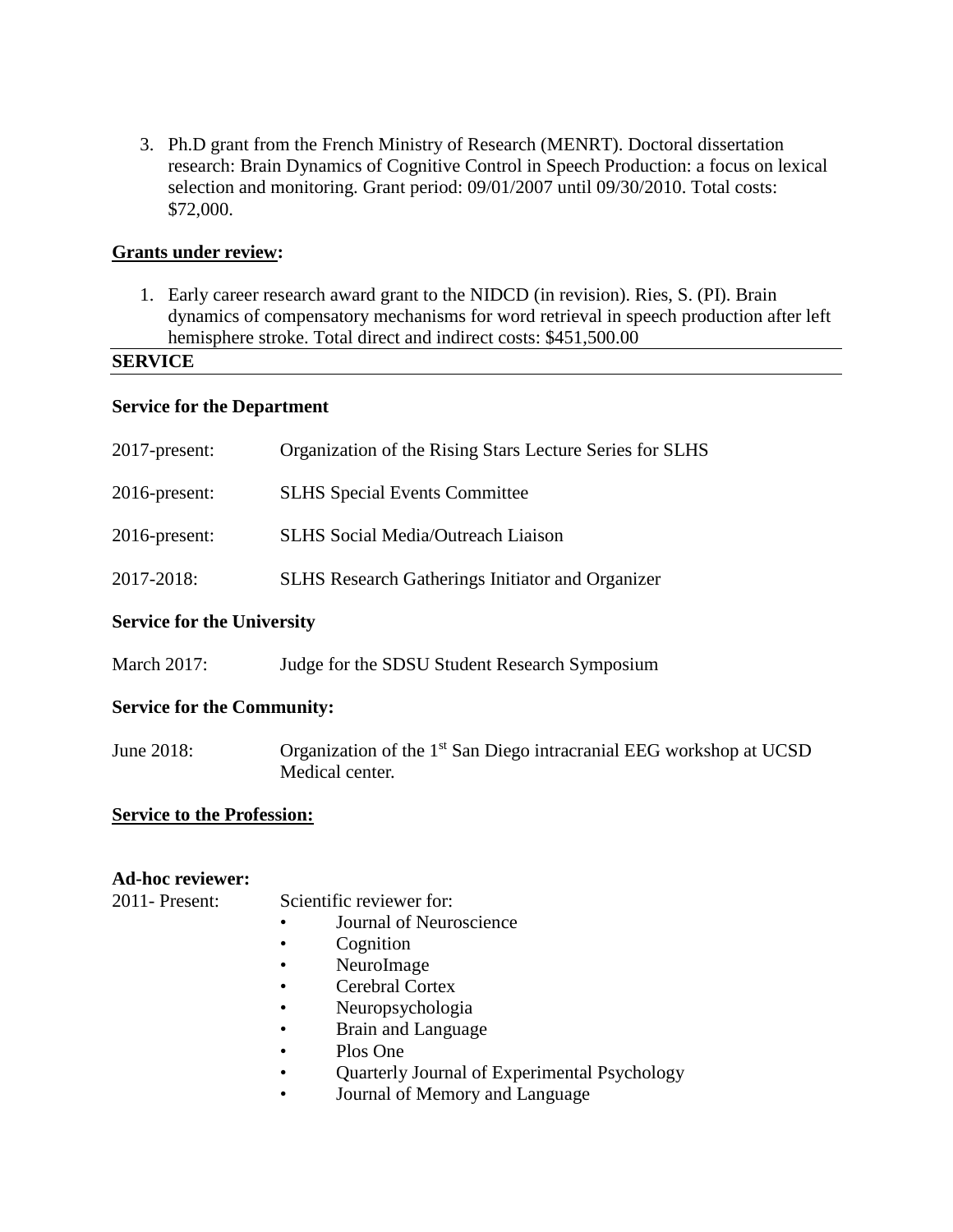- Journal of Neurolinguistics
- Frontiers in Psychology
- The Journal of the Acoustical Society of America
- Psychologie Française

### **Participation in Professional Associations**

- 1. Member of the Academy of Aphasia (2014-Present)
- 2. Member of the Society for the Neurobiology of Language (2010-Present)
- 3. Member of the Society for the Neuroscience (2012, 2014, 2016, 2018)
- 4. Member of the European Society for Cognitive Psychology (2009, 2015)

### **STUDENT SUPERVISION**

### **Student supervision and co-supervision**:

| Jan 2018-present: | Alyssa Zidek– Undergraduate student Speech, Language, and Hearing<br>Sciences. Project title: Brain pathways supporting speech monitoring in<br>stroke-induced aphasia: a project using diffusion-weighted magnetic<br>resonance imaging (MRI). Beneficiary of Summer Undergraduate<br>Research Program award in Summer 2018. |
|-------------------|-------------------------------------------------------------------------------------------------------------------------------------------------------------------------------------------------------------------------------------------------------------------------------------------------------------------------------|
|                   | 2017-present: Rohan Rohilla (co-supervision) -Masters student in Electrical Engineering.<br>Masters thesis title: Using graph signal processing to study functional<br>connectivity supporting word retrieval in speech production.                                                                                           |
|                   | Linda Nadalet – Undergraduate then MA student Speech, Language, and Hearing<br>Sciences. Project title: Language output monitoring in American Sign Language,<br>an Electroencephalography study. Presented poster at SRS 2018.                                                                                               |
|                   | Veronica Kneram and Madeline Furdek - Undergraduate students Speech,<br>Language, and Hearing Sciences. Project title: Testing syllable discrimination as a<br>proxy for lexical access in speech production.                                                                                                                 |
|                   | 2016-present: Chase Tengberg – Undergraduate Speech, Language, and Hearing Sciences.<br>Project title: Brain mechanism underlying error awareness in stroke-induced<br>aphasia. Beneficiary of Summer Undergraduate Research Program award in<br>Summer 2017. Presented poster at SRS 2018.                                   |
| 2016-2018:        | Kimaya Desai - Computer Science MS student. Project title: Development of an<br>IOS application for aphasia treatment (i.e., IRMA, Interference Resolution<br>Mechanisms for Aphasia) presented at SRS 2018, Automatic lesion<br>reconstructions, database management, and lab website development.                           |